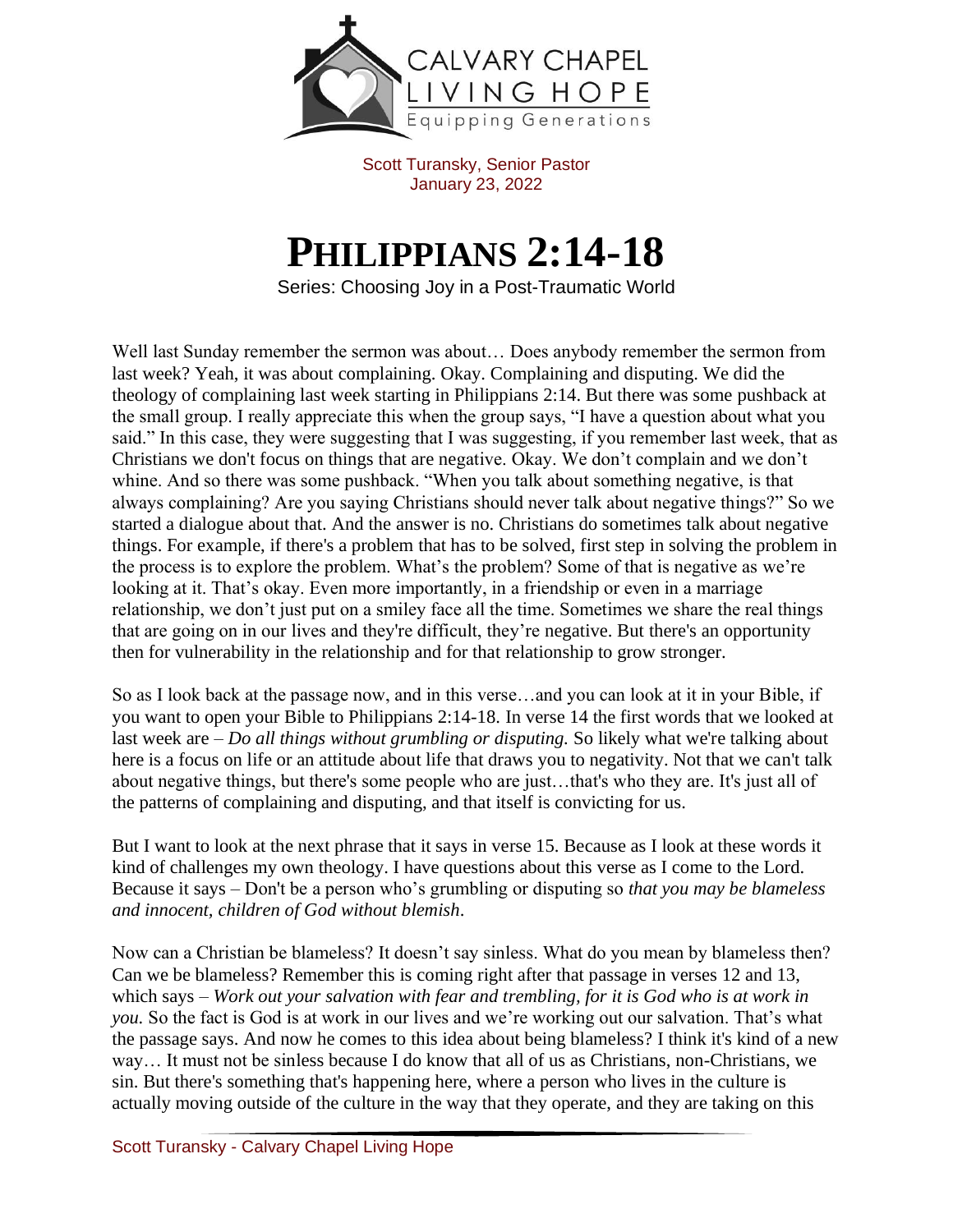characteristic of being blameless. I would suggest what that means is that they have convictions about what the right thing is to do. And if they do something wrong, then they respond to it in a wise way. In a wise and healthy way. They're not defensive, blame other people for their problems, rationalize, justify. "Okay, I made a mistake," and they start going forward. And someone says, "Wow. Look at that person. They are different." They are *blameless and innocent, children of God without blemish.* 

Well let's look at a couple of verses that also use this idea because I think God is saying there's a way we can come to that in our own lives. That we want to be different. We want to be considered this person who doesn't represent everything else going on, but they're a different kind of a person.

Notice this is in the Christmas story, Luke 1:5-6. *In the days of Herod, king of Judea, there was a priest named Zechariah, of the division of Abijah. And he had a wife from the daughters of Aaron* (so she was a preacher's daughter)*, and her name was Elizabeth. And they were both*  (here's these people; look at this) *righteous before God, walking blamelessly in all the commandments and statutes of the Lord.*

Very interesting idea. Can you be considered blameless? Well the idea is you're separate. It's like asking the question, are you a saint? Some people say, "Oh no, I'm not a saint" because their picture of a saint is someone who they make a statue out of because they're so holy or something like that. No, no. God has called all of us who are following Him saint. We are set apart. We're holy ones. And that describes who we are. That's what these first verses talk about. Who we are.

Here Paul also says of himself – *You are witnesses, and God also, how holy and righteous and blameless was our conduct toward you believers.* He's describing himself. That we were set apart. We were different. We weren't just like everybody else. What an interesting statement that that's making. I think we have to pause there. We have to ask ourselves, am I different enough so that people notice that I'm different? It's not just about doing the right thing; it's about having a response to the wrong things that we do sometimes in life. Receiving correction is difficult. Many people react to it. But there's a way to respond to correction that's wise and healthy and godly. Because it moves us in this place to being "yes, that person's different. The way they handle life is different."

I think the key here is what Paul says in Acts 24:16. Now Paul uses the word 'conscience' thirteen times in his writing. Here's what he says. *So I always take pains to have a clear conscience toward both God and man.* I think this is the idea of what blameless means. That I have a clear conscience. Paul says – *As far as it depends upon you, live at peace with all men.* There's this sense of being blameless that's significant that says we are different. We're not like everyone else.

So let's imagine here's a man on a business trip. He's a Christian. They're on a business trip somewhere and they clinched the deal and all the guys said, "Hey, let's go celebrate at this strip bar down the street. Oh Bill, we know you're not going to come. But we're going to go out and…" Why do they say that? "Bill, you're not going to come. We know you're different than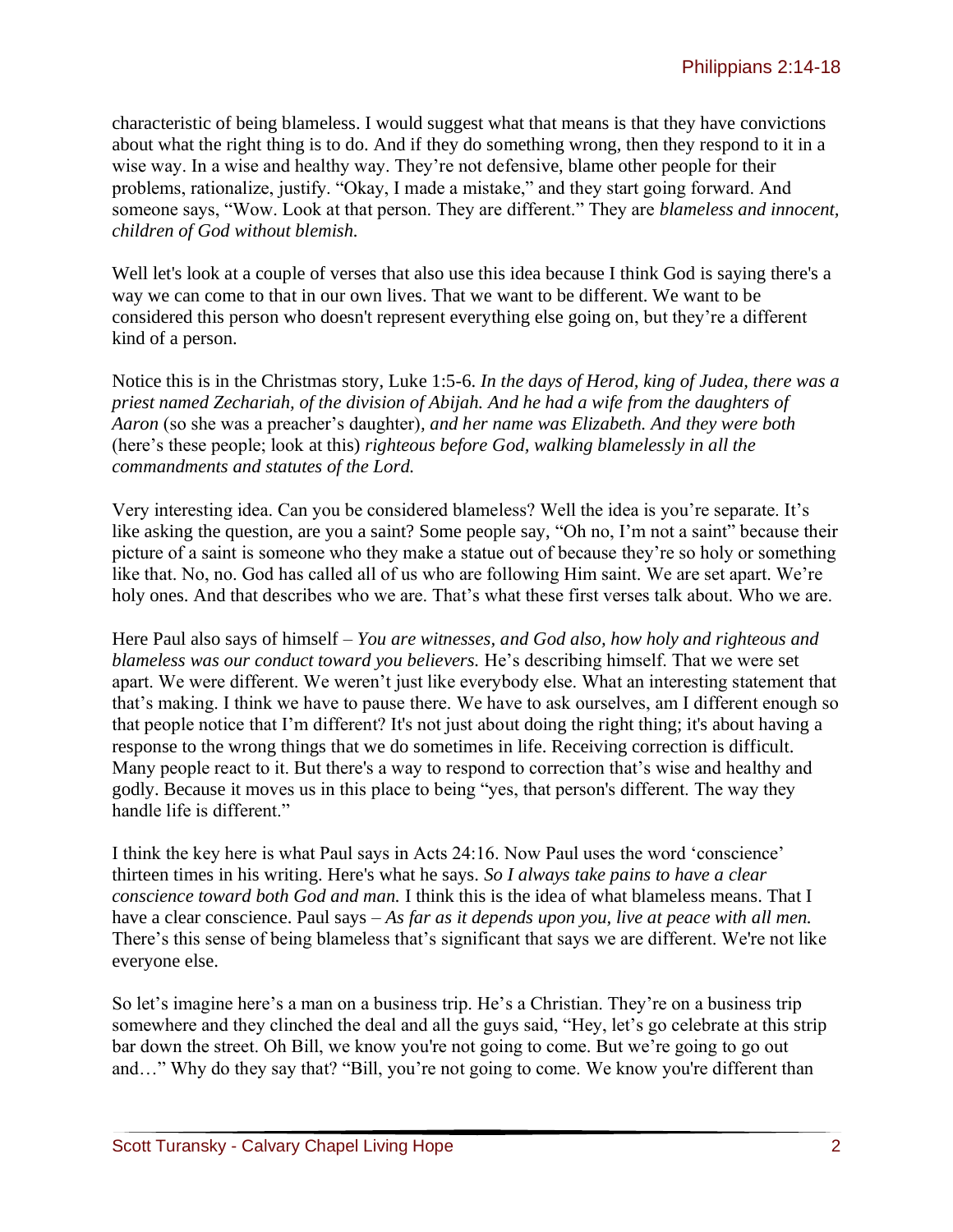the rest of us are." See, that's what they're saying. He's blameless. He's not going to go to a strip club with us.

Or maybe somebody uses foul language around you and they say, "Oh, sorry about the words there." Why do they say that? Because they know you're different. Or someone tells you a dirty joke and you don't laugh. They go, "Oh yeah, you wouldn't get that kind of humor." You see what they're saying? They're saying you're different than I am. There's a sense that Paul is saying in this verse in Philippians 2:14 that we're not the people who are negatively oriented. We're not grumbling and disputing because it characterizes the fact that we're blameless, innocent, children of God without blemish. So verse 15 here talks about who we are.

But now we have to talk for a moment about where we live. So in the next phrase he talks about – *in the midst of a crooked and twisted generation.* Now you'll recognize the word *crooked* there. Because the word *crooked* is *skolios,* where we get our word 'scoliosis' from, the curvature of the spine. The problem if your spine is curved is that it's hard. You just have pain trying to hold yourself up. It's just work. And then if you pick anything up, oh your body really hurts because you've got scoliosis. Well the same thing is true in a world, in a generation that doesn't love the Lord, that has scoliosis and twisted, it's crooked and twisted. It just can't bear up. It can't walk in a healthy way. It's always in pain. And when pressure comes, they can't handle the pressure. That's the world that we live in.

Paul is trying to draw distinction between the fact that here's who we are and here's where we live. Those are two different things. And we have to understand there's a contrast between made in the passage. I think you see that on the one hand, we have children of God, and the other we have this crooked and twisted generation.

But then comes how do you bring these two together? What does it mean to be a child of God in the midst of a crooked and twisted generation? That's when we go to the next phrase there where it says – *among whom you shine as lights in the world.* You shine as lights in the world. See, there's a difference between the person… When you start to become a Christian, your friends start looking around and they see that you're changing. You're becoming a different person. And when you're a different person, then there's something shining about you, something attractive about that.

Let me show you another verse in God's word that uses this idea. Because John tells us about the light. The light is very important as Jesus is coming into the world and this is how it's described. Notice this is just after John 3:16, the famous verse. This is John 3:19-21. *This is the verdict: Light has come into the world, but people loved darkness instead of light because their deeds were evil.* Now we have to realize this. There's sometimes when you come in and you show the light, but people won't like it because their deeds are evil. They don't want to be revealed their weaknesses. If I want to see something up closely, I'll get a light and I'll shine it on there so I can see what's going on. When I see it more clearly, then I can see the dirt particles, I can see the problems there. That's what God is saying here. When the light comes in, some people didn't want to see it. They want to live with their evil deeds. They want to stay crooked and twisted. And then they have these problems. *Everyone who does evil hates the light, and will not come into the light for fear that their deeds will be exposed. But whoever lives by the truth comes into*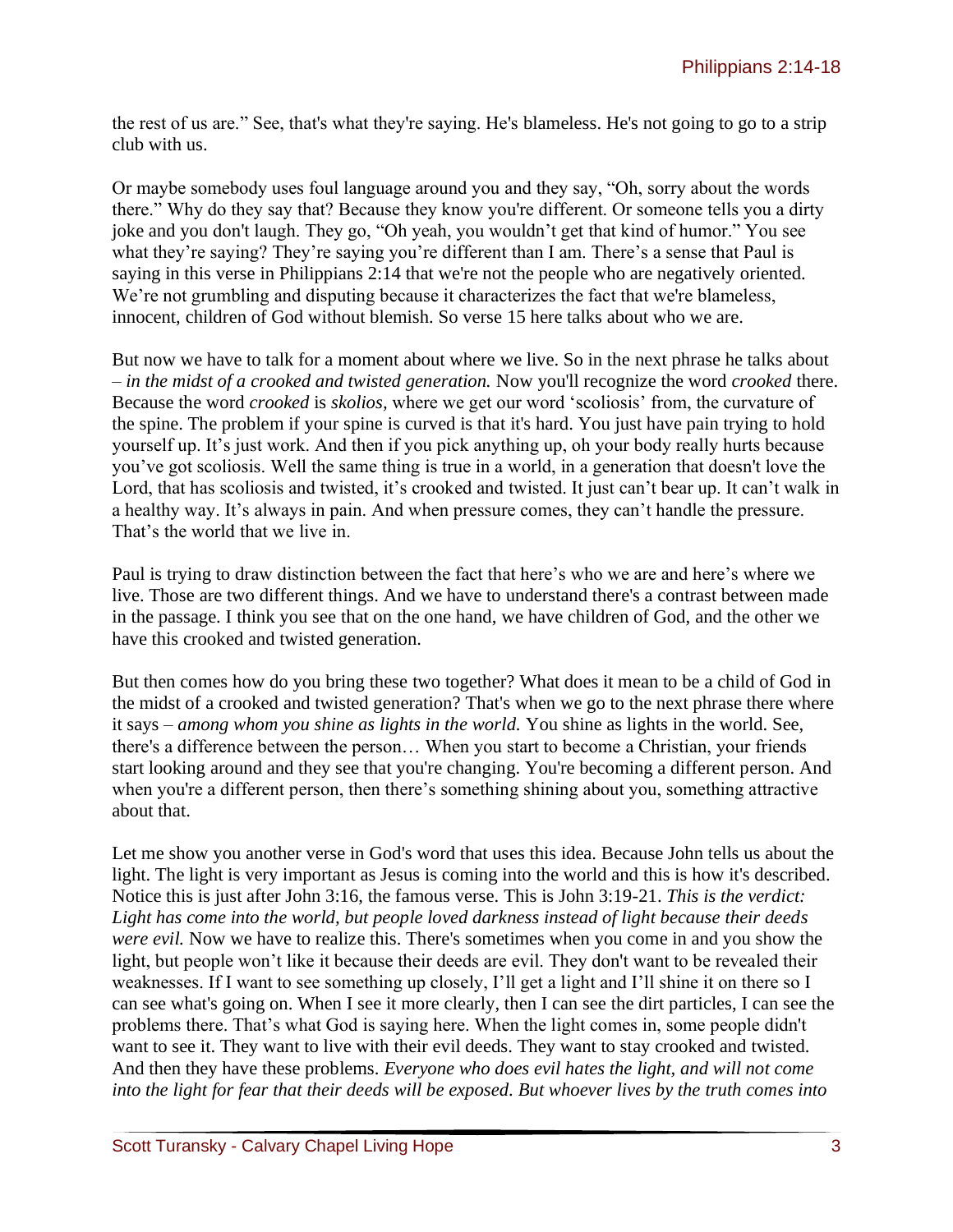*the light, so that it may be seen plainly that what they have done has been done in the sight of God.*

There's something about light that we represent. When we become Christians, we become this blameless, innocent, children of God without blemish. That idea in the midst of a crooked and twisted generation, there is light that shines. We start experiencing that and other people see it because we are different kinds of people and now we have the light.

Now you know that verse, right, where it says *Jesus is the light of the world.* You heard that, right? Well let's look at the context of the verse in this passage. It says in John 9:5 – *While I am in the world, I am the light of the world.* While I'm in the world, I'm the light of the world. But He delegates that responsibility of light to us then in Matthew 5:14-16.. He says – *You are the light of the world. A town built on a hill cannot be hidden. Neither do people light a lamp and put it under a bowl. Instead they put it on a stand, and it gives light to everyone in the house. In the same way, let your light shine before others, that they may see your good deeds and glorify your Father in heaven.* Light. We have that light.

Now I think some people have the light, but don't know how to use it.

I have a grandson. His name is Everett. Everett likes playing with my light. He takes my flashlight. He likes to hold my flashlight and go all over the place and shine it. One of the favorite things he likes to do is shine it in people's eyes. Does that feel good? Do you like that? Do you like when you shine it in people's eyes? What do you think about that? No, we don't like that. So I say, "Everett, give me the flashlight. I'm going to put it up for a while because I don't want the flashlight in my eyes."

I think that's how some people hold the light of Christianity. They're almost obnoxious with it. "You think you're really going to like hell?" That's not a good thing to say to someone you're trying to win them to the Lord. Okay. Sometimes we're just irritating with our faith. We need to hold the light differently. I would suggest that we hold the light in a way that shows the path that we're reflecting. When you have a light, you say, oh, I need to go over there where the light is. We're directing the traffic. We're moving people along. That's how we need to use the light in our lives. I think that's what he's describing now in verse 15 where he says – *among whom you shine as lights in the world.* We are different. There's got to be this sense that we're different.

Some people say this: Well, I know I'm the light of the world. I'm just going to light my candle over here. If people see it, that's great. I'm just going to live a life that I think is good and hopefully people will notice. Well that's great. I think that's a good thing to do. But people also need the truth. They need to hear the message of the gospel that we have. We have to live a life that's consistent with our beliefs. That would be a great place to start, right? Sometimes we say we serve the Lord on Sunday, but on Monday it's different when we're back into wherever we're going.

I like this story of a man who was stopped at a traffic light. A woman was behind him in her car. He was on his phone looking around and doing whatever he's doing on his phone and the light turned green and he didn't even know it. He's just on his phone. The woman behind is getting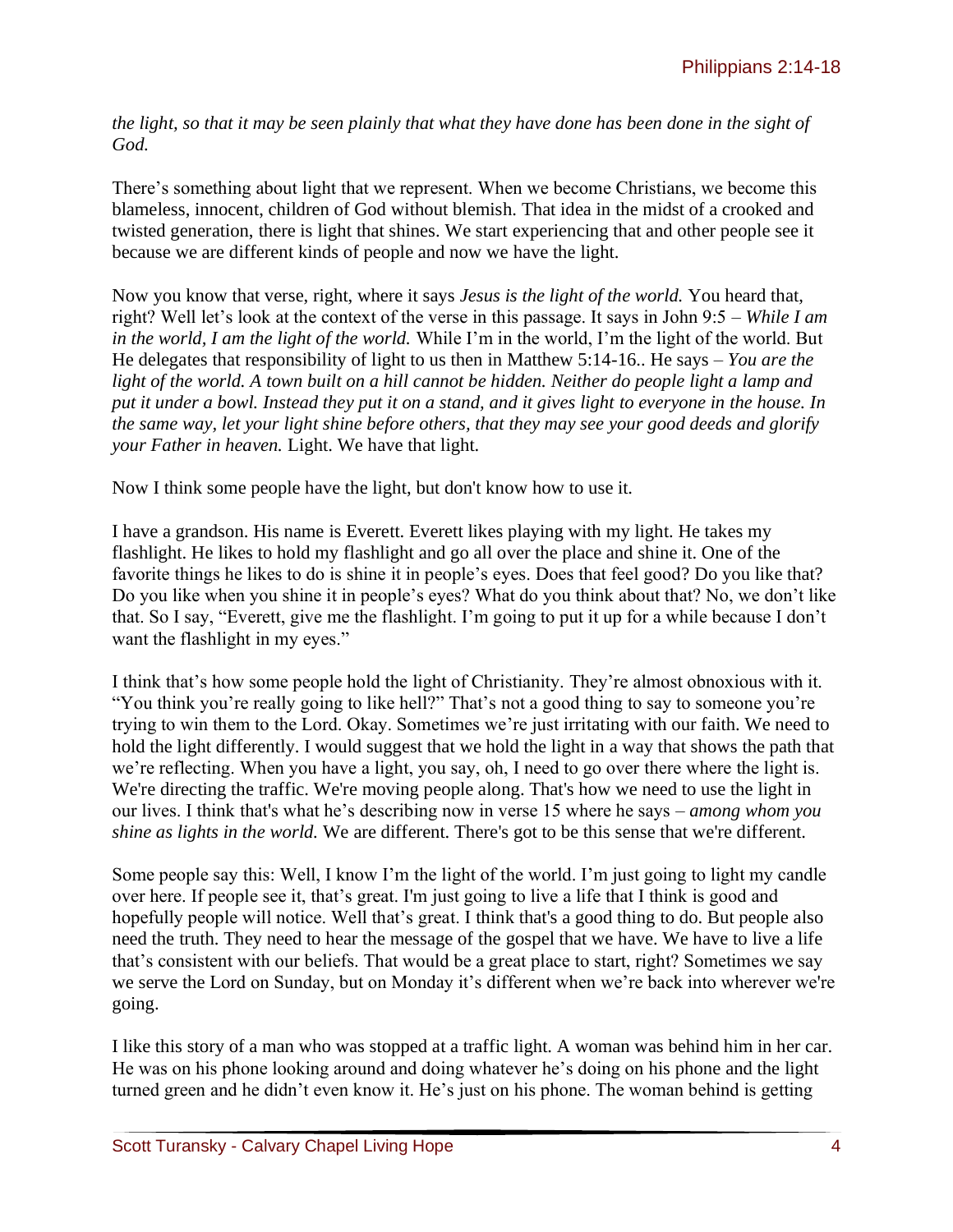really mad. So she starts honking the horn. As she's honking the horn he realizes that oh it's green, but it just turned yellow. So he zips through the light, leaving her fuming right there, having to sit through the whole cycle of the light again. And so she rolls down the window and she's doing the gesture (you know what gesture I'm talking about) out the window. And she's yelling and yelling at him and honking the horn. He's long gone, but she's still mad and she's doing all these things. And then right behind her she realizes there's a police car because the lights come on on the police car. This voice comes out of the megaphone saying, "Driver, get out of your vehicle with your hands up." She has no idea what's going on. She opens the door, stands up, puts her hands up. He says, "Turn around, face the other direction. Place your hands behind your head." She can't even say anything. She's just doing what he says. He says, "Back up slowly." So she starts backing up and as she's backing up he says, "Get down on your knees." She gets down on her knees and he then says, "Lay down flat on the ground with your palms up." So she does all of that. He comes out of his car, gets the handcuffs, puts them on her, and puts her on the curb. Then he goes back into his car to do whatever policemen do when they get into their car, you know, figuring it out, doing all the research. Then he comes back out of the car, he goes to the woman, takes off the handcuffs, and he says, "Oh ma'am, I'm so sorry for misunderstanding. You see, when I saw you with your window rolled down with those gestures and screaming like you were and continuing to honk on the horn, and then I saw the What Would Jesus Do bumper sticker on the back of your car and the fish and the Follow Me to Sunday School sticker, I naturally thought you had stolen the car."

Now I think we need to have our lives in a way that are consistent both on Sundays and during the week. We are the light that people are looking for. We have what God wants other people to have. We want to direct the traffic so people can see that. That's what he's saying here – *among whom you shine as lights in the world.*

There's two ways we do it. And they're mentioned in the passage. Let's just look at those and take the principles right out of God's word here. The first one is this attitude that we're not complaining. We have this kind of positive outlook on life. This is because we're not characterized by people who are grumbling and disputing. The second one is in verse 16 you see – *holding fast to the word of life.* See, it's one thing to have an attitude that's positive, but it's another thing to really be grounded in God's word. Be able to share that with other people because that is the truth. So people need to see experientially, but they also need to know the gospel message. So it says that we're shining His lights in the world so that we're *holding fast to the world of life* so that other people could experience that.

You know when you take your Bible and you are opening it up, you are studying the culture of the kingdom of God. Because you want to know how the culture operates, how the culture thinks, how the culture acts. That's why you study God's word. Or maybe if you like to watch the news, whether it's Fox or CNN or whatever you've got on, you're studying the culture of the world. Now we need to spend as much time studying the culture of the kingdom as we spend studying the culture of our world. Because if we spend too much time looking at the culture of our world, it's going to dampen us, it's going to hinder our ability to shine as lights. We need to equally study the culture of the kingdom. That's why we're *holding fast to the word of life.*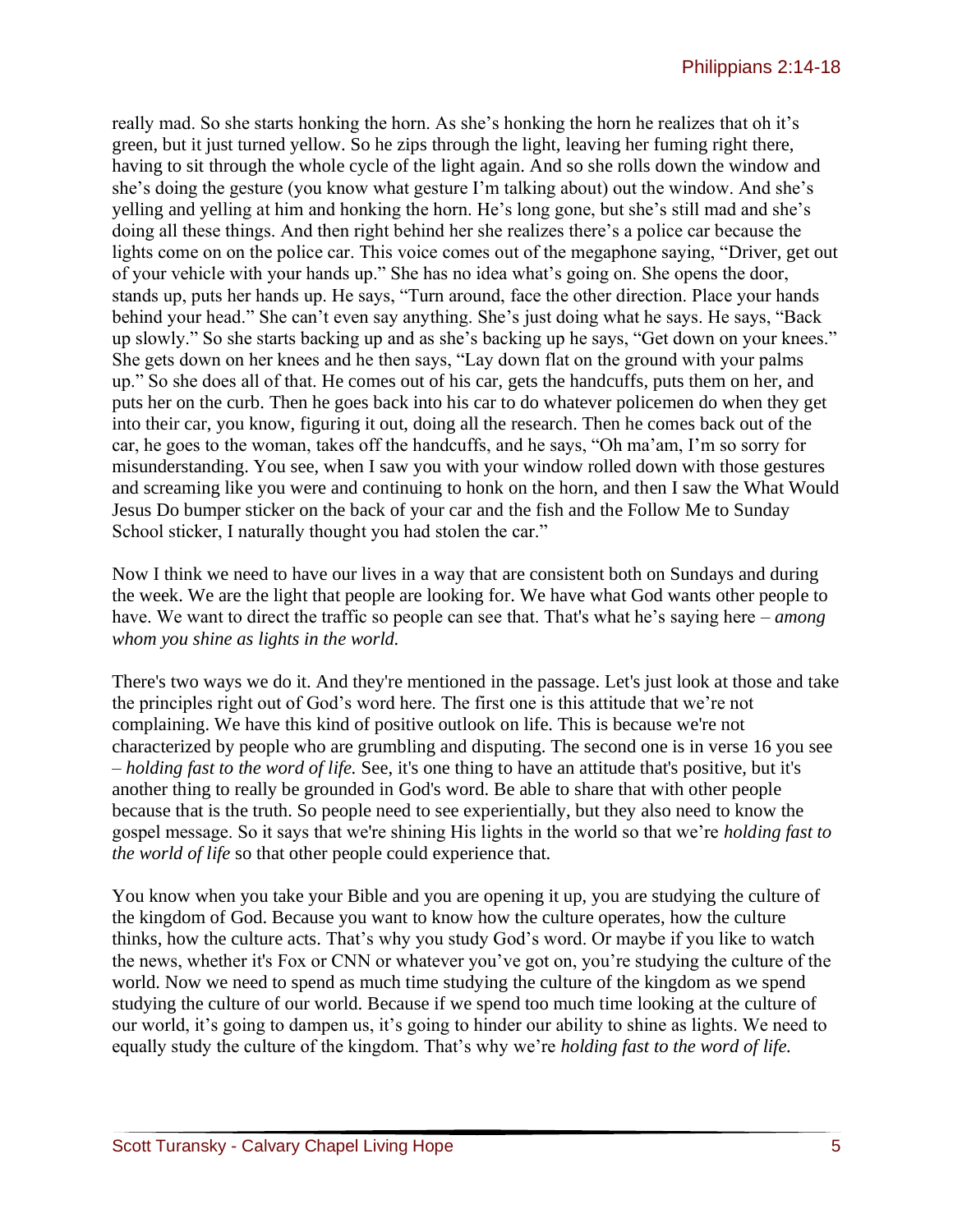So far what we've done in this passage is we're getting this picture of who we are as Christians. That we're the light. That we don't have an attitude of grumbling and disputing. That we're holding fast to the word of life. That we are who we are, that we're children of God. Where we live is in the midst of this crooked and perverse generation. How we live is with this not grumbling and disputing and holding fast to the word of life. All of these are true.

But let's look at the why. I hadn't seen this before, so this stood out to me. Let's just look at the rest of this passage. Because Paul is now speaking personally about this. He says – *So that in the day of Christ I may be proud that I did not run in vain or labor in vain.* What he's saying is, when you guys are doing the right thing and you're living the gospel message, I'm going to look back and say, yes, I wasn't wasting my time." Paul is saying I'm evaluating my ministry based on what lives I've touched. Not how many cities I've been to, not how many churches I've started, not how many arguments I've had for Christ. But how many lives have I touched. That's what he's saying. I think it's a good evaluation of our own lives because as we continue to grow, the question is, how many people have we touched? Are we just running in vain? Running a worthless race? No. We're running a race that's important because the people that we're teaching. That's what Paul is saying. I love that. How am I going to evaluate my life?

And then he gives us a word picture, an object lesson so to speak, of worship. Let me read it to you. Let me explain it to you. He says – *Even if I am to be poured out as a drink offering upon the sacrificial offering of your faith, I am glad and rejoice with you all.* 

Now the drink offering is a part of Jewish sacrificial law. In the Old Testament there were a number of offerings. There was the burnt offering, there was the fellowship offering, there was all these different offerings, the sin offering, and so on. One offering was the drink offering. So the drink offering was usually a cup of wine that would be poured out on the sacrifice that was already burning to celebrate and to make this statement. I'm pouring out this wine on this sacrifice to demonstrate I'm all in. I'm pouring it all out, just like I'm pouring my whole heart out to the Lord. I want to give myself completely to the Lord in this worship experience.

So the worship experience for the Jewish person is they would take a lamb or a bull or whatever they have, and they would take it before the priest, he would slaughter it, they would offer it on the sacrifice. In some of the sacrifices they would participate by either putting their hand on the lamb before it was slaughtered to say I am identifying with the sin here. Or sometimes they would eat a portion of it. Some of the sacrifices they would burn up completely. Others they would eat a portion of it. It was an experience they would cooperate in together. But this one drink offering was a statement that they would be making. They'd pour it out and say, "I'm totally in, Lord. I just want to give myself to you. I want to worship you." That's what it was.

Now how is Paul using this illustration? Well he's saying in essence I'm getting to the end of my life here. I might not live through this experience. I'm in prison now and I'm going to go before the courts, and when I do go before the courts, they might find me guilty and they might kill me. My life might be poured out literally onto the sacrifice of your faith. So notice the *pouring out as a drink offering on the sacrificial offering of your faith*. So you guys are doing a work for the kingdom. I'm doing a work for the kingdom. I am making a statement here. Mine might be over. I'm totally in here. But, he says, *I am glad and rejoice with you all*. Because we're in this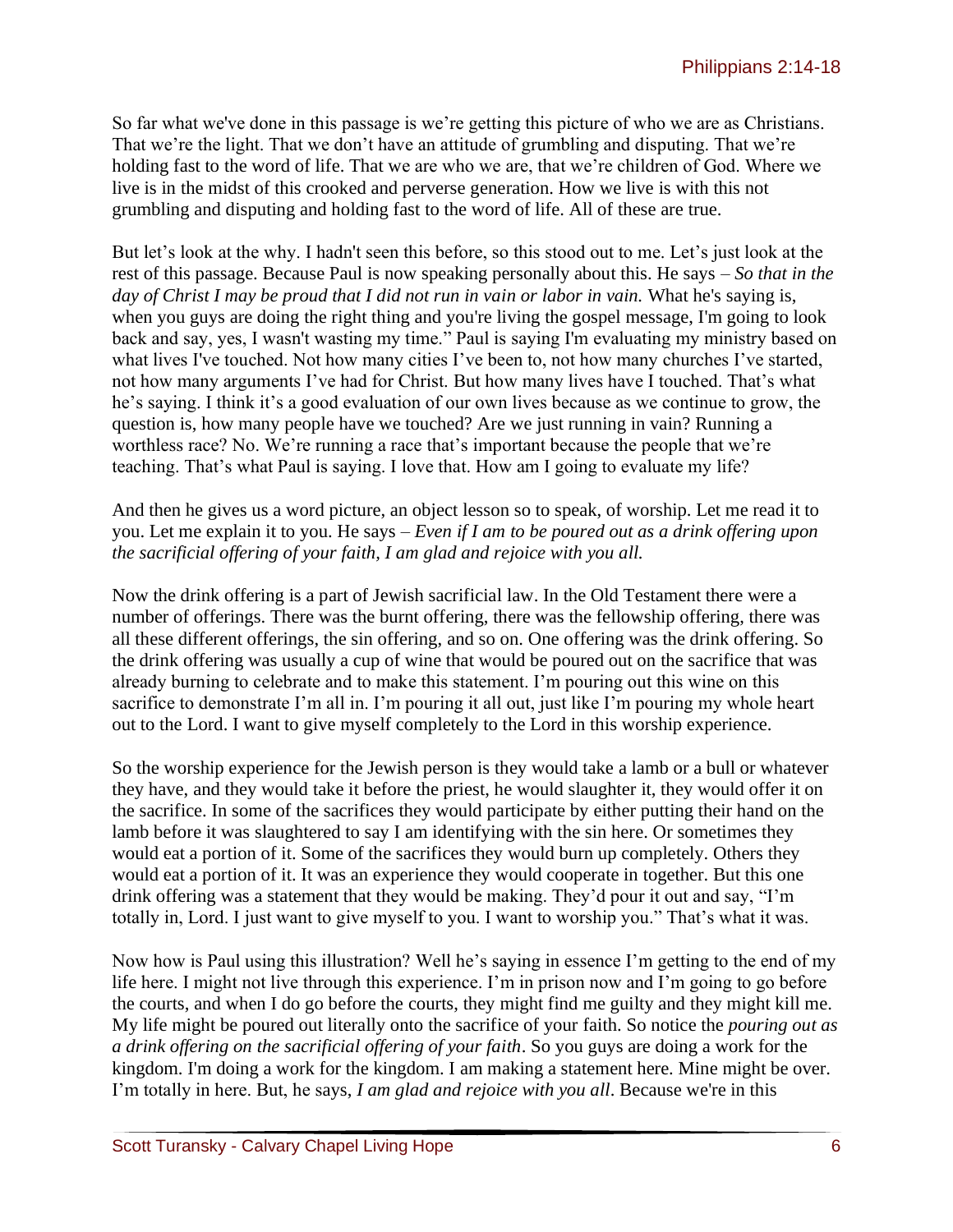together is what he's saying. That this total dedication sacrifice we make to God we make is something we do together. It's not just something we do independently. But there's some mutual benefit we experience. So Paul now goes back to the whole theme of the book of Philippians and he says – *I am glad and rejoice with you all.* Why? Because we're in this together.

We know that we live in a crooked and twisted generation. We know that people who live in this generation look down at us like we're idiots for being Christians. We know that we're being persecuted for our faith, but we know we have the truth, we know we're the light of the world, and we can rejoice together in that. We can celebrate it and we appreciate it. He's using a worship example to describe that.

And then he makes this final statement. Verse 18 – *Likewise you also should be glad and rejoice*  with me. Because they were a little bit, should we say, disappointed that Paul is now in prison and the gospel is stopped, some thought. No, it hasn't stopped. Paul has said the gospel is continuing to grow even here. You should be rejoicing with me. We're all in this together.

But here's the clincher. We started the passage with no complaining and disputing. And we end the passage with worship. It's like you can't do both at the same time. If you're worshiping the Lord, you're not going to be grumbling. Can you imagine us all coming here and we all get together to sing. We go [grumpily] "Amazing grace, how sweet the sound that saved a wretch like me." You know we're just grumbling about it. We don't do that. We come together and we lift up our hearts to the Lord and we rejoice because we know that God is in control, that God is good, and that God loves us. So when it comes to complaining, that kind of falls off the wayside. It's a worship experience that we do. We have a contrast between the two of them. On the one hand we have the complaining, crooked generation, disputing, twisted generation. On the other hand we have this worship experience before the Lord. For me that's where I want to be. I want to be worshiping the Lord in everything in my life.

That's why in Romans 12…you know the verse, it says – *I beseech you therefore, brethren, by the mercies of God, that you present your bodies a living sacrifice, holy and acceptable and pleasing to God, which is your spiritual act of worship.* That's what he says. So every day when we come before the Lord and say, "Lord, today I'm going to dedicate myself to you, to serve you. Lord, I don't know what's going to happen today, but you're the most important thing. Lord, I want my day today to be worship."

You know we come together, we sing these great worship songs led by all kinds of Christian leaders, musicians, and we appreciate them. We don't sing worship songs as the end. This is only the practice session. Your job is to take this worship home and to put it into practice. Take Jesus home and say, "I'm going to worship at home." I hope you click on the Christian music in your home and you sing along with it. That you're here practicing so you can see "oh that's a good song. We're going to go find what that song is," and you turn it on at home. We're only practicing here for what happens in the course of the week. Because our lives are all about worship.

When we dedicate ourselves to worship and worshipping God, it changes who we are. We become set apart as saints or, in this case, as lights in the world. That we can be considered